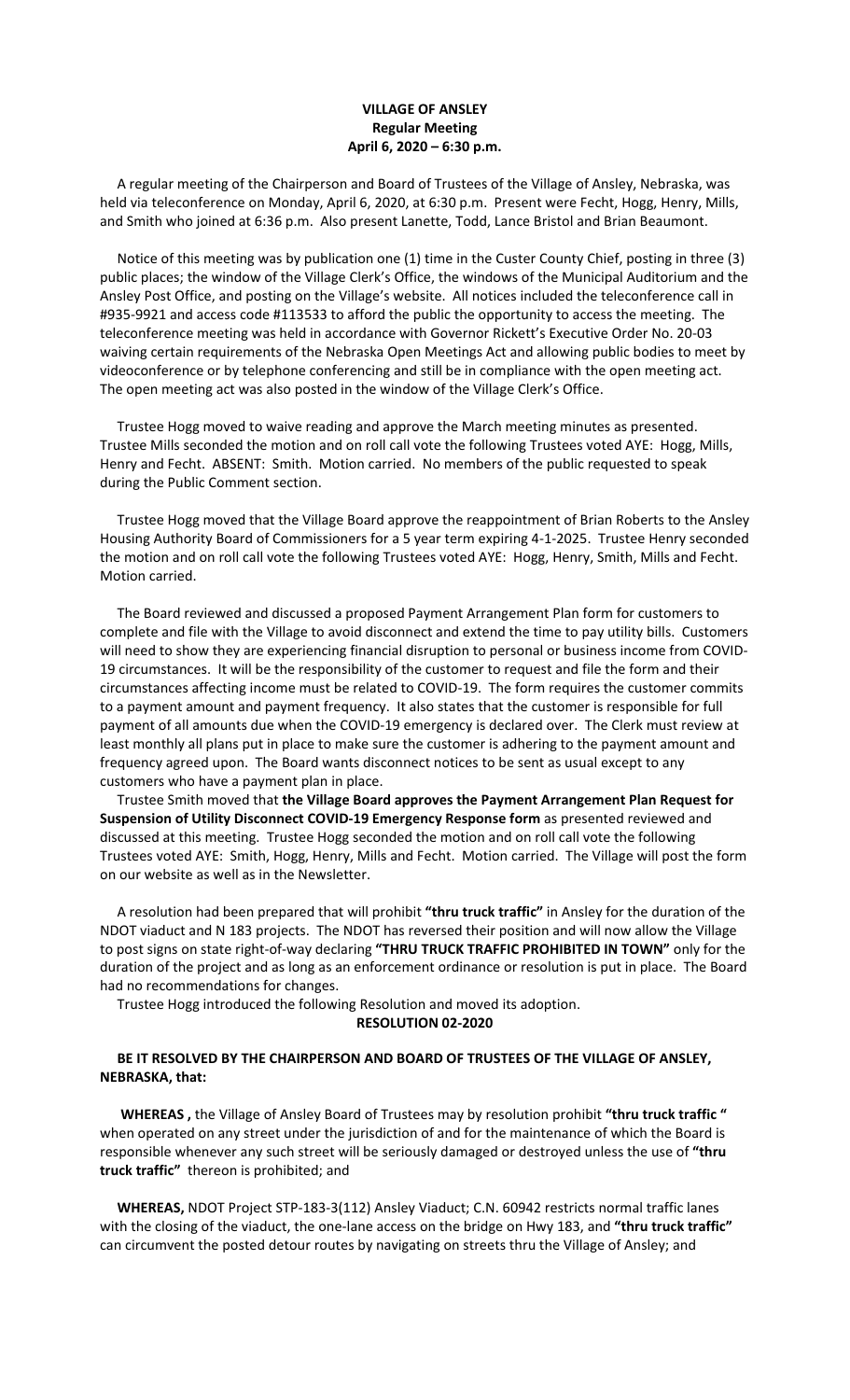**WHEREAS,** the Village of Ansley Board of Trustees has determined that it is necessary to restrict **"thru truck traffic"** on Village streets in order to protect the public safety, health and welfare and in order to protect the integrity and usefulness of said streets.

## **NOW THEREFORE BE IT RESOLVED BY CHAIRPERSON AND BOARD OF TRUSTEES OF THE VILLAGE OF ANSLEY, NEBRASKA** that:

 1. For the duration of the NDOT Project STP-183-3(112) Ansley Viaduct; C.N. 60942 **"thru truck traffic"** will be prohibited on all streets within the corporate limits of the Village of Ansley within the area bounded by Cemetery Road and the intersection of South Douglas Street and Hwy 183, including South Douglas Street, Nile Street, Main Street, Hale Street and Cemetery Road.

 2. Signs shall be clearly posted at the entrance points to the above designated Village Streets indicating that such **"thru truck traffic"** is prohibited.

 3. Delivery trucks to Ansley businesses are not included in this directive, can continue with regular deliveries and will be required to follow Ansley's established Truck Route.

 4. This Resolution is hereby declared to be an emergency measure necessary for the immediate preservation of Village streets, public safety, health and welfare; wherefore this Resolution shall be in full force and effect from and immediately after its passage.

## Passed and approved this 6<sup>th</sup> day of April, 2020.

ATTEST: \_\_\_\_\_\_\_\_\_\_\_\_\_\_\_\_\_\_\_\_\_\_\_\_\_\_\_\_\_\_\_\_\_\_\_\_\_

Trenton Fecht, Chairperson

Lanette C. Doane, CMC

\_\_\_\_\_\_\_\_\_\_\_\_\_\_\_\_\_\_\_\_\_\_\_\_\_\_\_\_\_\_\_\_\_\_\_\_\_

(Seal)

Trustee Smith seconded the motion for adoption of the resolution. The Chairperson stated the motion and the Village Clerk called the roll. On roll call the following voted in favor of passage of said motion: Hogg, Smith, Mills, Henry and Fecht. The following voted against the same: None. The Chairperson thereupon declared said motion carried and said resolution adopted.

 Chairperson Fecht opened the public hearing at 7:01 p.m. to receive testimony and comments regarding consideration of vacating footage on the south side of Main Street between Belmont Street and Adrian Street. Lance Bristol reported that the Planning Commission had held their public hearing on this matter at 6:00 p.m. this evening. Based on the discussion and comments from Brian Beaumont the Planning Commission made the recommendation that the Village vacate fifteen feet (15') of street ROW on the south side of Main Street between Belmont Street and Adrian Street. Lance also thanked the Village for their willingness to find solutions and work with builders to encourage new housing in our community. Brian Beaumont explained the reasons why he was requesting fifteen feet (15') of ROW be vacated which would allow the new house to line up with the existing home to the east and also require a shorter driveway. Questions regarding access for utility construction, maintenance and repair were answered. With no further questions or comments Chairperson Fecht closed the public hearing at 7:09 p.m.

 Written notice had been given to owners of property adjacent to the vacation of the time and place for submitting any claims for damages by reason of said vacation. No claims for damages had been received by the Village.

> **ORDINANCE PASSAGE PROCEEDINGS UNDER SUSPENSION OF RULES Village of Ansley, Nebraska**

**Trustee Mills introduced Ordinance No. 538 entitled:**

 **AN ORDINANCE PROVIDING FOR THE VACATION OF FIFTEEN FEET (15') OF STREET RIGHT-OF-WAY ON THE SOUTH SIDE OF MAIN STREET BETWEEN BELMONT STREET AND ADRIAN STREET IN THE VILLAGE OF ANSLEY, NEBRASKA; PROVIDING FOR THE GIVING OF NOTICE TO OWNERS OF PROPERTY ADJACENT TO THE VACATION OF SAID FOOTAGE OF THE TIME AND PLACE FOR SUBMITTING ANY CLAIMS FOR DAMAGES BY**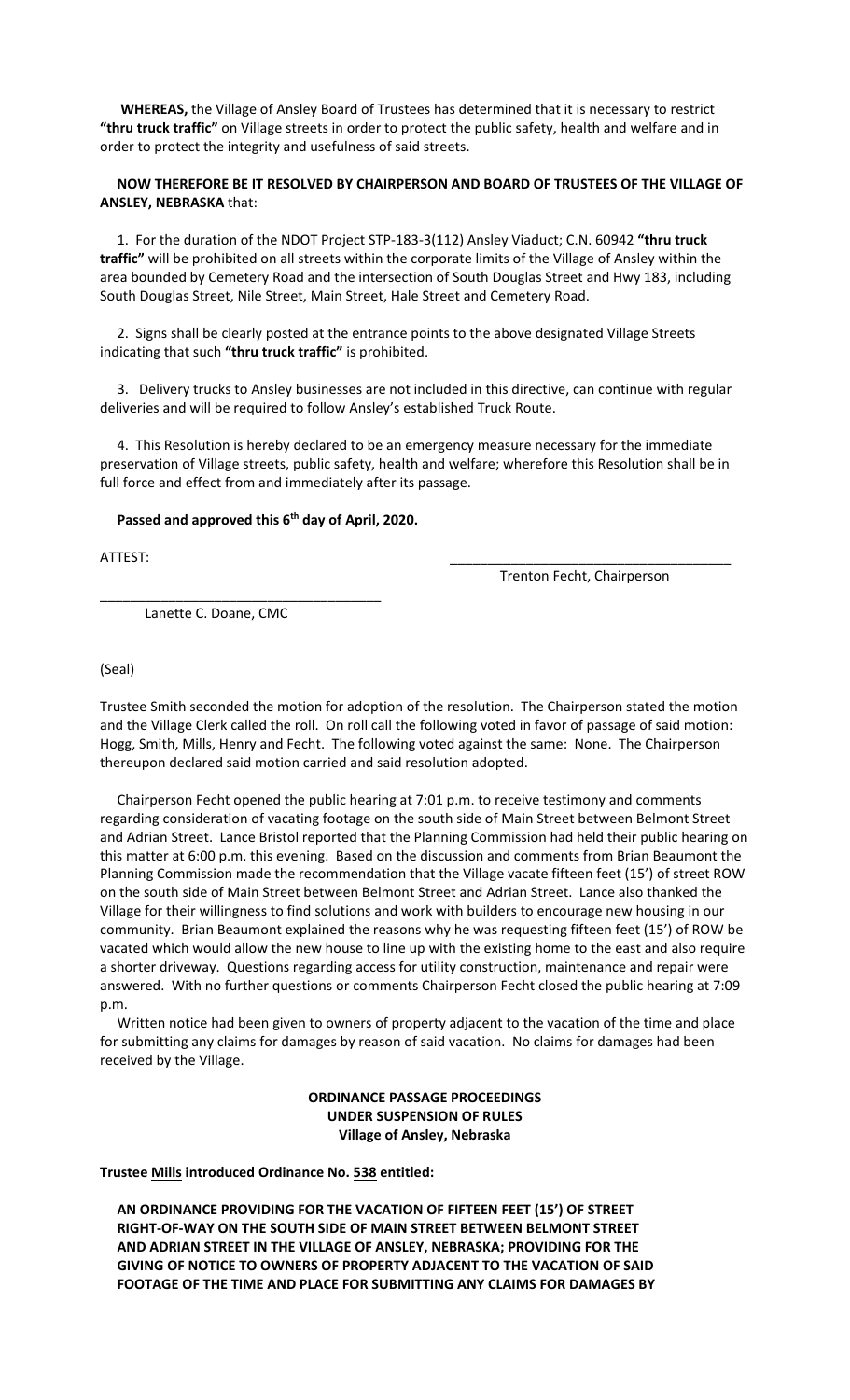**REASON OF SAID VACATION; PROVIDING FOR THE TIME AND MANNER OF ASCERTAINMENT OF DAMAGES SUSTAINED BY THE OWNERS OF PROPERTY ADJACENT TO THE VACATION OF SAID FOOTAGE; PROVIDING FOR PERPETUAL UTILITIES EASEMENT BY THE VILLAGE OF ANSLEY, NEBRASKA, FOR CONSTRUCTION, MAINTENANCE, AND REPAIRS; PRESCRIBING THE TIME WHEN THIS ORDINANCE SHALL BE IN FULL FORCE AND TAKE EFFECT**

**and moved that the statutory rule requiring reading on three different days be suspended. Trustee Henry seconded the motion to suspend the rules and upon roll call vote on the motion the following Trustees voted AYE: Mills, Henry, Hogg, Fecht, Smith. The following voted NAY: None. The motion to suspend the rules was adopted by three-fourths of the Board and the statutory rule was declared suspended for consideration of said ordinance.**

**Said ordinance was then read by title and thereafter Trustee Hogg moved for final passage of the ordinance, which motion was seconded by Trustee Smith. The Chairperson then stated the question was "Shall Ordinance No. 538 be passed and adopted?" Upon roll call vote, the following Trustees voted AYE: Hogg, Smith, Mills, Henry, Fecht. The following voted NAY: None.**

**The passage and adoption of said ordinance having been concurred in by a majority of all members of the Board, the Chairperson declared the ordinance adopted, and the Chairperson in the presence of the Board signed and approved the ordinance, and the Clerk attested the passage and approval of the same and affixed her signature thereto. The ordinance is to be filed in the Village of Ansley Ordinance Record Book as a permanent record thereof.**

**Trustee Mills moved to publish the ordinance by publishing in pamphlet form and by posting in three public places, to**-**wit: the Clerk's Office, Flatwater Bank and the Ansley Post Office as required by law. Trustee Henry seconded the motion and on roll call vote the following Trustees voted AYE: Mills, Henry, Fecht, Smith, Hogg. The following voted NAY: None. Motion carried.**

Discussion was held on recommendations for updates to the Employee Handbook. Under the **Drugs and Alcohol** section (page 10) it was recommended to add wording to prohibit smoking in all Village facilities and vehicles and to establish external smoking areas at least 15' away from common points of entry. Under the **Business Expenses** section clarification was made regarding reimbursement of expenses for meals and a per meal limit of \$10.00 and per day limit of \$30.00 was set. Board members agreed on these recommendations. We will continue working on wording and guidelines to cover maternity leave for the May meeting. Some ideas were presented and we will look at what other communities have in place. When a maternity leave policy is ready all three updates will be approved at the same time.

 It is too early to make a decision on the swimming pool opening. We normally don't start pool prep until mid-May so we will continue to monitor what the Governor mandates after the end of April. Pool operations will be addressed on the May agenda.

 Todd said he would like to start advertising for part-time seasonal help. Duties will include mowing, weed eating, spraying, and trash pickup and helping in any and all departments as needed. Trustee Henry asked the time frame for the seasonal worker and Todd estimated May to October when the growing season slows. The Board agreed to set the starting wage at \$10.00 per hour and applicants must be 18 years of age or older. An ad will be placed in the Newsletter and posted on the Village's website. Applications will be accepted until 5:00 p.m. April 27<sup>th</sup> so if interviews are necessary there will be time to set any up before the May  $4<sup>th</sup>$  meeting.

 Trying to control the duck week in the lake is going to be costly and time consuming this summer for Todd and Nate. The Village will not be opening the park restrooms, camping area or picnic shelter until further notice. Closing the playgrounds will be difficult due to the nature of the equipment. We will find out if posting signs in the park that it is **closed to the public** will be sufficient.

 Todd also reported that the contractor notified him today that he plans to start the Main Street curb and gutter project tomorrow. It was also learned that we do not need an engineer for our overlay project based on the dollars being spent. We do have to advertise for 7 days prior to a bid opening and must contact at least 2 contractors for bids. Based on street measurements Todd can provide to the engineers they will give us estimated tons needed for the project and an estimated cost so the Board will have numbers to compare with the bids submitted.

Lanette read the report Bill had submitted via email.